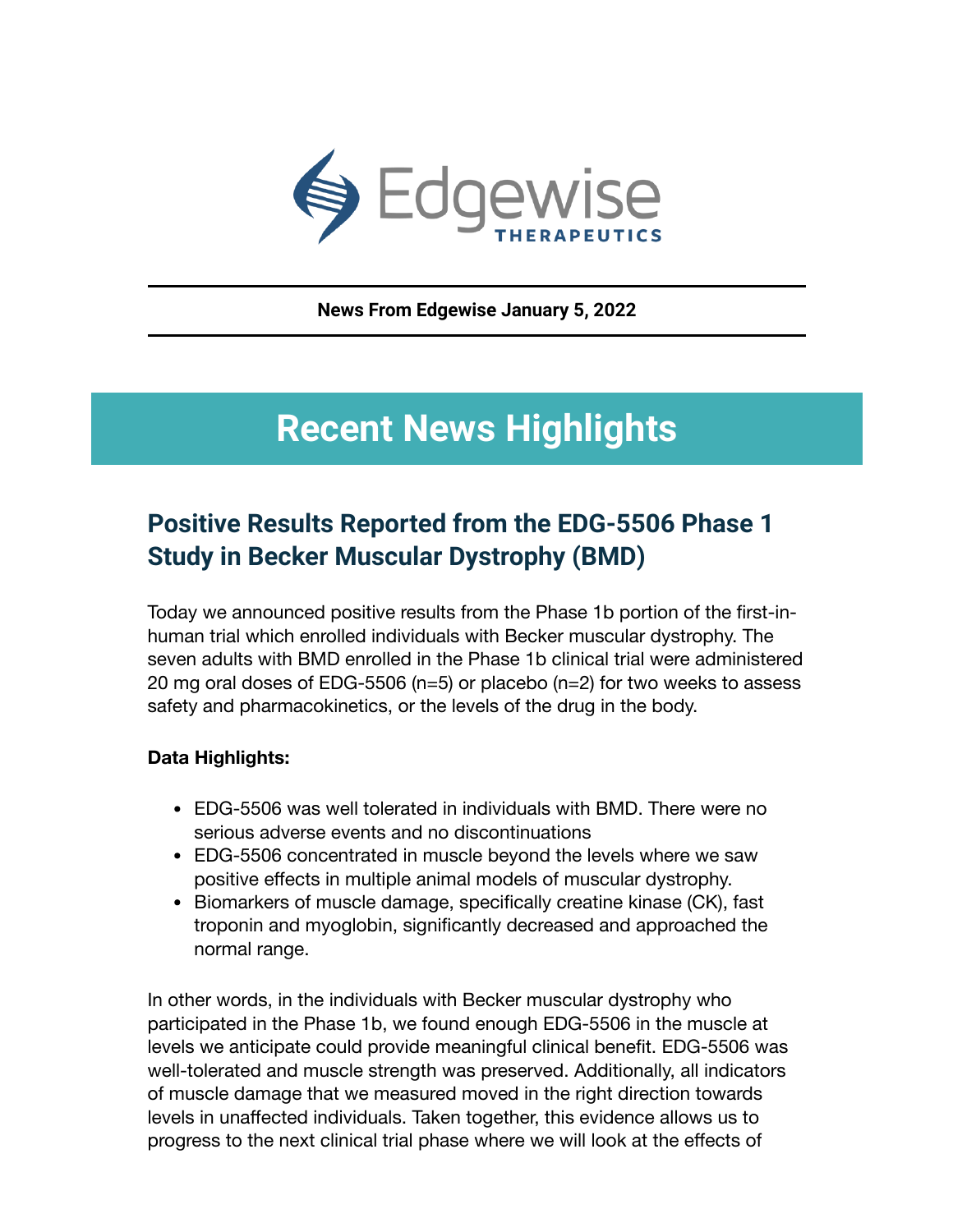longer term dosing on safety and biomarkers. For more information, see our [press release.](https://investors.edgewisetx.com/news/news-details/2022/Edgewise-Therapeutics-Announces-Positive-Topline-Results-From-the-EDG-5506-Phase-1b-Clinical-Trial-in-Adults-With-Becker-Muscular-Dystrophy-BMD/default.aspx)

This Phase 1b portion of the trial followed the Phase 1a portion, or the single and multiple ascending dose portion of the Phase 1 clinical trial assessing the safety and tolerability of escalating doses of EDG-5506 in healthy volunteers. Go to clinicaltrials.gov to learn more about this study ([NCT04585464\)](https://clinicaltrials.gov/ct2/show/NCT04585464?spons=edgewise+therapeutics&draw=2&rank=1), or for more information, see our [press release](https://investors.edgewisetx.com/news/news-details/2021/Edgewise-Therapeutics-Announces-Positive-Topline-Results-from-the-EDG-5506-Phase-1-Multiple-Ascending-Dose-MAD-Study-in-Healthy-Volunteers-HVs-and-Doses-First-Becker-Muscular-Dystrophy-BMD-Patients/default.aspx).

On behalf of all of us at Edgewise Therapeutics, we wanted to say a huge thank you to all those who participated in our Phase 1 trial. We do not take it for granted that personal sacrifices have to be made to participate in a research trial. Research is complex and takes a long time, but every individual that enrolls contributes to a greater understanding of muscular dystrophy and helps speed the development of new therapies. A positive step forward for all!

THANK YOU!

# **New Edgewise Clinical Trial**



EDG-5506-002 (ARCH) A Study of EDG-5506 in Adult Males with Becker Muscular Dystrophy

The EDG-5506-002 study is an important step in our efforts to develop a novel therapeutic approach for rare muscle disorders. For more information see clinical trials.gov ([NCT05160415](https://clinicaltrials.gov/ct2/show/NCT05160415?term=edgewise&draw=4&rank=3))

Edgewise also intends to open a Phase 2 trial in adults and adolescents with Becker muscular dystrophy in the first half of 2022 and a Phase 2 trial in boys with Duchenne muscular dystrophy in the second half of 2022. Keep an eye out for updates.

# **EDG-5506 Receives Fast Track**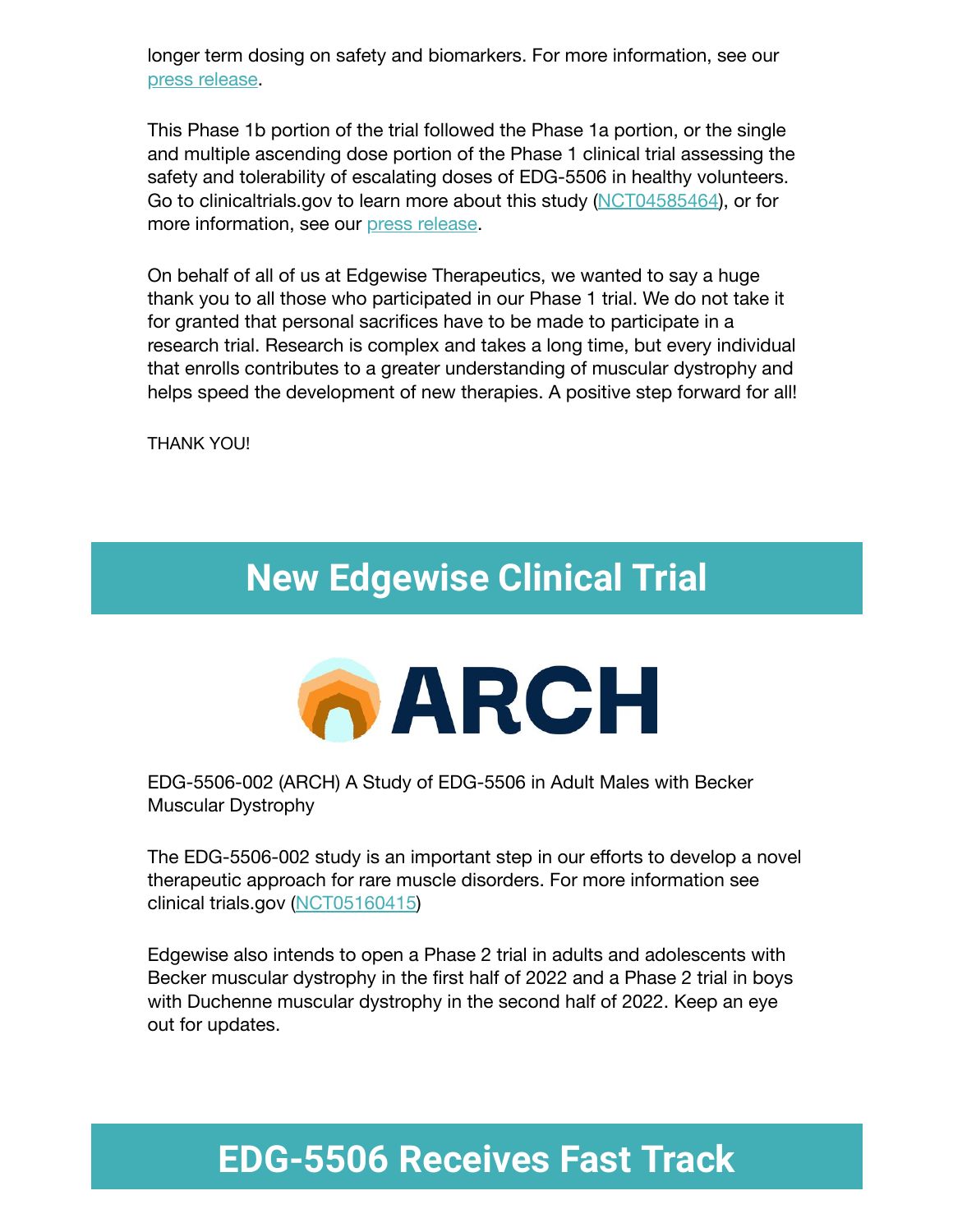### **Designation in BMD**

The U.S. Food and Drug Administration (FDA) granted Fast Track designation for EDG-5506 for the treatment of individuals with Becker muscular dystrophy. Fast Track designation is a regulatory process that facilitates and expedites the review of new drugs that are intended for the treatment of a serious or lifethreatening disease or condition. Investigational therapeutics that receive this designation receive benefits such as more frequent meetings with the FDA to discuss development of the drug candidate and, if relevant criteria are met, eligibility for accelerated approval and priority review. We are very pleased with this designation as it confirms the seriousness of Becker muscular dystrophy as a disease as well as confers the benefits that Fast Track designation provides which will help to accelerate the development of EDG-5506.

## **Did You Know?**



#### **Our Science: Edgewise's approach to protecting muscle**

We have designed molecules that selectively reduce muscle stress in one type of skeletal muscle fiber that is more prone to injury in both DMD and BMD. By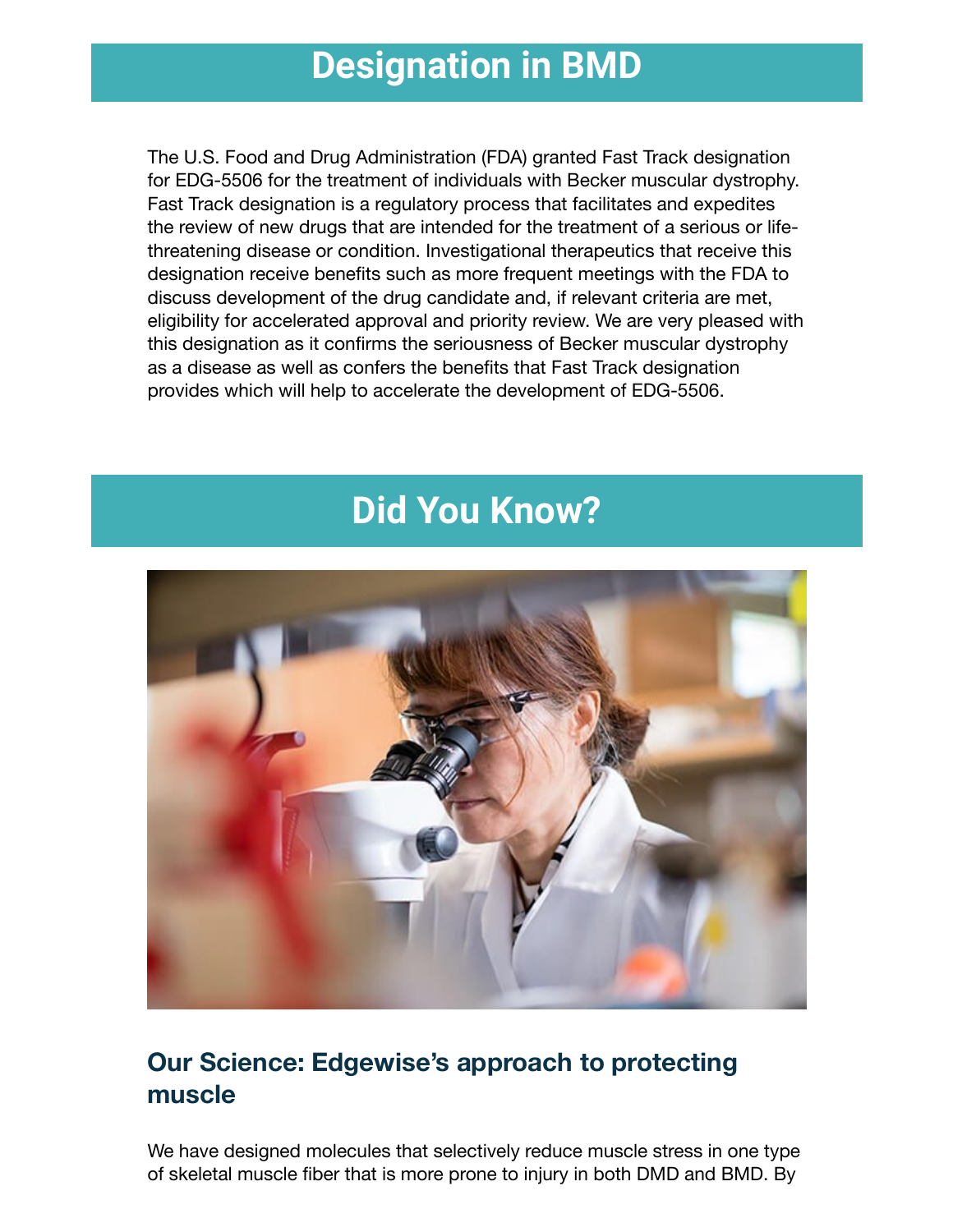reducing muscle stress that occurs with everyday use, we hope to prevent the skeletal muscle breakdown, inflammation and functional decline that accompany disease progression.

Our lead molecule, EDG-5506, reduces stress by selectively targeting the muscle motor protein myosin that controls contraction of fast skeletal muscle fibers. The selectivity of EDG-5506 means that the function of other muscles such as slow skeletal and cardiac muscle is not altered. Allowing fast fibers to contract without injury should preserve muscle health in Duchenne muscular dystrophy and Becker muscular dystrophy, and potentially enhance physical function.

## **Where We've Been Recently**

- PPMD End Duchenne Tour Washington DC, December 4
- [Duchenne](https://www.duchennedatafoundation.org/duchenne-patient-academy-2021/) Patient Academy, Duchenne Data Foundation, December 4
- Action [Duchenne,](https://www.actionduchenne.org/annual-international-conference/) November 13-14
- Jesse's Journey, November 6, Edgewise [Presentation](https://www.youtube.com/watch?v=0I2k6mQYZfE) Replay
- Jett Foundation [Community Webinar,](https://investors.edgewisetx.com/events-and-presentations/event-details/2021/Jett-Foundation-Community-Webinar--Edgewise-Therapeutics-presents-EDG-5506-a-novel-small-molecule-designed-to-protect-dystrophic-muscle/default.aspx) October 10, Edgewise Presentation **Replay**
- Cure Duchenne FUTURES National Conference, October 8, Edgewise [Presentation](https://investors.edgewisetx.com/events-and-presentations/event-details/2021/CureDuchenne-FUTURES/default.aspx) Replay

# **Mark Your Calendars for Important Events in Early 2022!**

- Parent Project [Italy Annual](https://parentproject.it/2021/07/26/save-the-date-xix-conferenza-internazionale-sulla-distrofia-muscolare-di-duchenne-e-becker/) Conference, February 17-20
- [EveryLife](https://everylifefoundation.org/rare-advocates/rare-disease-week/) Rare Disease Week on Capitol Hill, February 22- March 2
- Parent Project [Italy Annual](https://parentproject.it/2021/07/26/save-the-date-xix-conferenza-internazionale-sulla-distrofia-muscolare-di-duchenne-e-becker/) Conference February 17-20
- PPMD [Advocacy Conference](https://www.parentprojectmd.org/events/2022-advocacy-conference/), March 6-8
- MDA Clinical and Scientific [Conference](https://www.mda.org/conferences), March 13-16

#### **Follow Us on Social!**